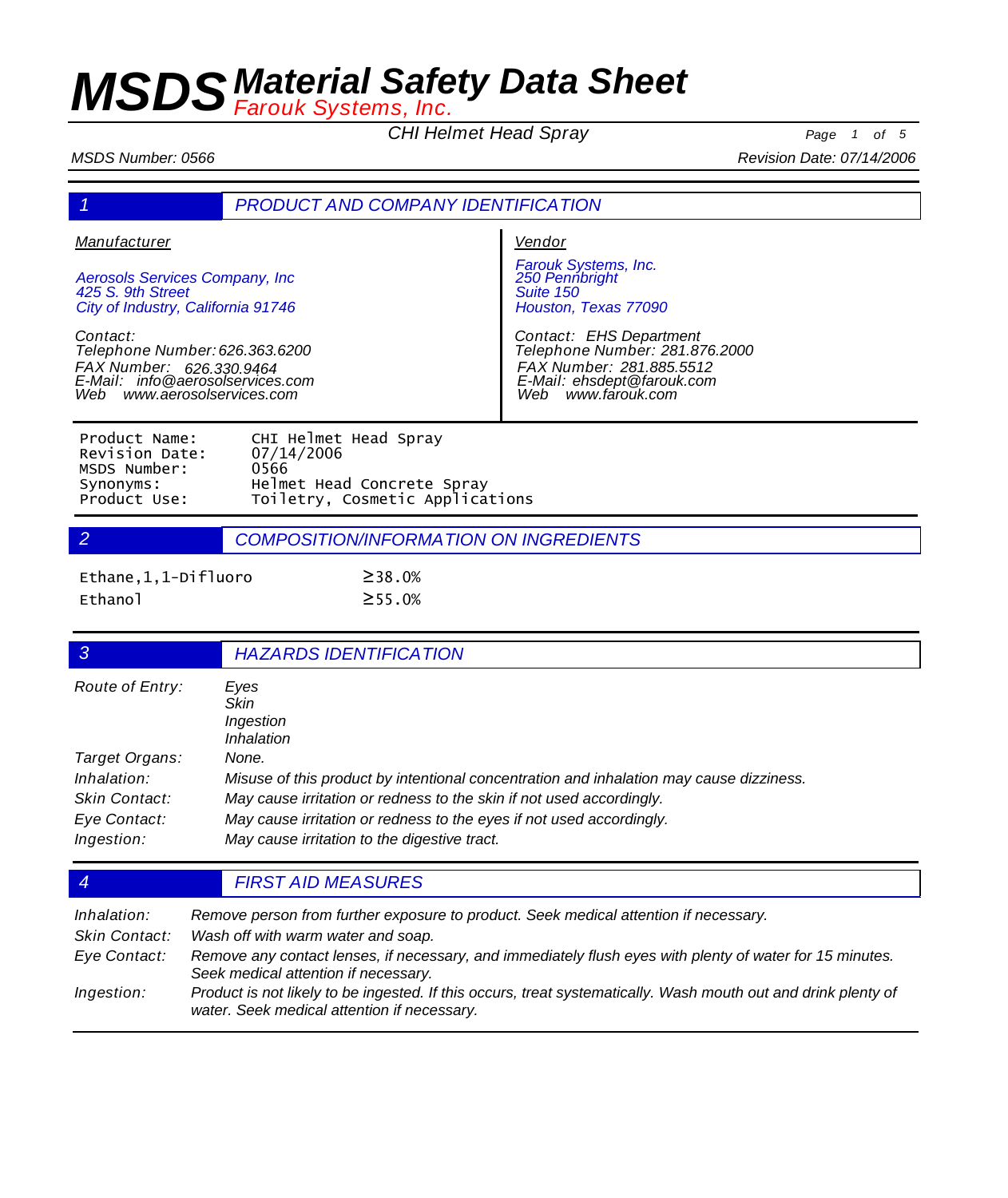*CHI Helmet Head Spray Page <sup>2</sup> of <sup>5</sup>*

*MSDS Number: 0566 Revision Date: 07/14/2006*

### *5 FIRE FIGHTING MEASURES*

*FLASHPOINT AND METHOD:* 

-*30*º*F TCC (Propellant Only); Concentrate 36*º*F (EPA Method 1010) FLAMMABLE LIQUIDS: Not available AUTO IGNITION TEMP: Not available FLAMMABLE CLASS: NFPA rating of 4 BURNING RATE OF SOLID: Not available GENERAL HAZARDS: Evacuate personnel downwind of fire to avoid inhalation of fumes and smoke.* 

*EXTINGUISHING METHODS: Chemical type foam, CO2(Carbon Dioxide), Dry Chemical, Water Fog* 

*HAZARDOUS COMBUSTION PRODUCTS: None.* 

*FIRE FIGHTING PROCEDURES: This product is a flammable substance. However, hazardous decomposition and combustion products may be formed in a fire situation. Cool exposed containers with water spray to prevent overheating.* 

*FIRE FIGHTING EQUIPMENT: Respiratory and eye protection are required for fire fighting personnel. Full protective equipment (Bunker Gear) and self contained breathing apparatus (SCBA) should be used for all indoor fires and significant outdoor fires. For small outdoor fires, which may be easily extinguished with a portable fire extinguisher, use of a SCBA may not be needed.* 

## *6 ACCIDENTAL RELEASE MEASURES*

SMALL SPILL: When a spill occurs, use absorbent material on the substance. Dispose of the material according to all local, state and federal *regulations. Always use an absorbent material when cleaning up a spill.* 

*ENVIRONMENTAL PRECAUTIONS: Avoid run-off or release into sewers, stormdrains and waterways.* 

*GENERAL PRECAUTIONS: Remove containers away from oxidizing materials.* 

### *7 HANDLING AND STORAGE*

*Use appropriate personal protective equipment as specified in Section 8. Handle in a manner consistent with good household/personal techniques and practices. Handling Precautions: Keep containers/bottles securely sealed when not in use. Store in cool/dry conditions that do not exceed room temperature. Storage Requirements:*

### *8 EXPOSURE CONTROLS/PERSONAL PROTECTION*

*These recommendations provide general guideance for handling this product safely. Because specific use conditions may vary, safety procedures should be developed for each specific application of this product. When developing procedures, always consider potential waste, disposal and personal safety issues. Engineering Controls: EYES AND FACE: For reasonable foreseeable uses of this product, eye and face protection is not required. SKIN: For reasonable foreseeable uses of this product, skin protection is not required. RESPIRATORY: For reasonable foreseeable uses of this product, respiratory protection is not required. Protective Equipment:* EXPOSURE GUIDELINES: Overexposure is unlikely. Since all parameters cannot be foreseen, the use of engineering controls to reduce exposure may be necessary.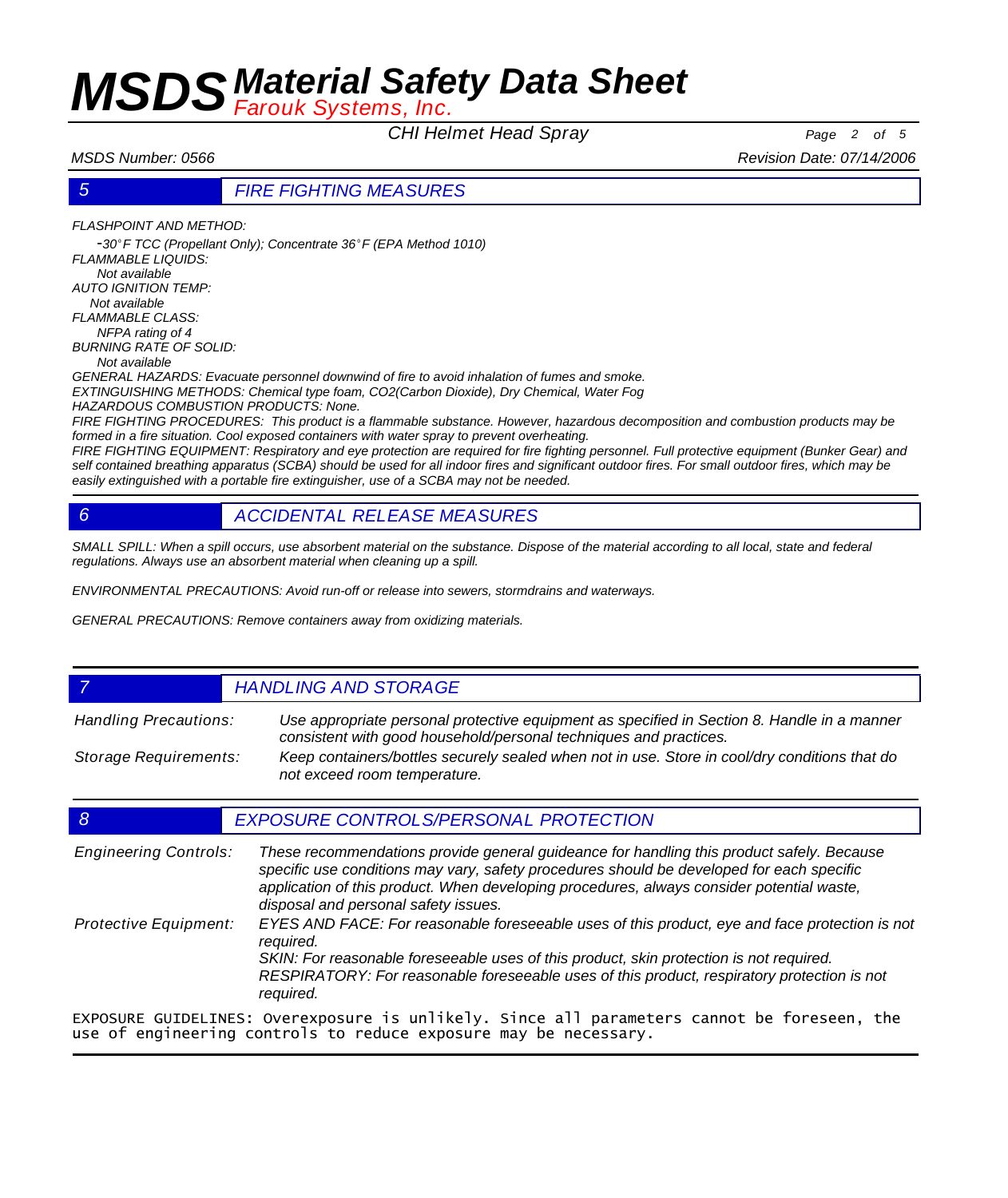*CHI Helmet Head Spray Page <sup>3</sup> of <sup>5</sup>*

*Boiling Point: Unknown Freezing/Melting Pt.: N/A*

*Solubility: Soluble in water Spec Grav./Density: 0.810 - 0.820*

*MSDS Number: 0566 Revision Date: 07/14/2006*

## *9 PHYSICAL AND CHEMICAL PROPERTIES*

| Appearance:                                    | Straw yellow liquid      |                                   |
|------------------------------------------------|--------------------------|-----------------------------------|
| <b>Physical State:</b>                         | Aerosol                  |                                   |
| Odor:                                          | Standard                 |                                   |
| pH:                                            | N/A                      |                                   |
| Vapor Pressure:                                | exceded 180 psig @ 131°F | mm Hg @ 20°C: Can pressure not to |
| Vapor Density:                                 | $(Air=1) > 1$            |                                   |
| Evap. Rate:<br>Viscosity:<br>Percent Volatile: |                          | >1<br>Aerosol ambient<br>55%      |

| 10                                    |  | <b>STABILITY AND REACTIVITY</b>                                                                |
|---------------------------------------|--|------------------------------------------------------------------------------------------------|
| Stability:                            |  | YES.                                                                                           |
| Conditions to avoid:                  |  | Extreme temperatures. This product is an aerosol and should not be incinerated.<br>Open flame. |
| Materials to avoid (incompatability): |  | Keep away from oxidizing materials and flame.                                                  |
| Hazardous Decomposition products:     |  | None known.                                                                                    |
| Hazardous Polymerization:             |  | Will Not Occur.                                                                                |

### *11 TOXICOLOGICAL INFORMATION*

ACUTE:

DERMAL LD50: Mild-moderate irritant. ORAL LD50: >5 g/kg oral rat (non-toxic) Not tested on animals. INHALATION LC50: Could be harmful or fatal if misused improperly. EYE EFFECTS: This product may cause irritation to eyes if not used under normal conditions. Mild irritant. TARGET ORGANS: NONE. SENSITIZATIONS: Not available. CARCINOGENICITY: IARC: Listed by IARC - No. NTP: Listed by NTP - No. OSHA: Listed by OSHA - No.

MUTAGENICITY: Not available. REPRODUCTIVE EFFECTS: None. TERATOGENIC EFFECTS: Not available.

*12 ECOLOGICAL INFORMATION*

ENVIRONMENTAL DATA: Not available. ECOTOXICOLOGICAL INFO: Not available. DISTRIBUTION: Not available. CHEMICAL FATE INFO: Not available.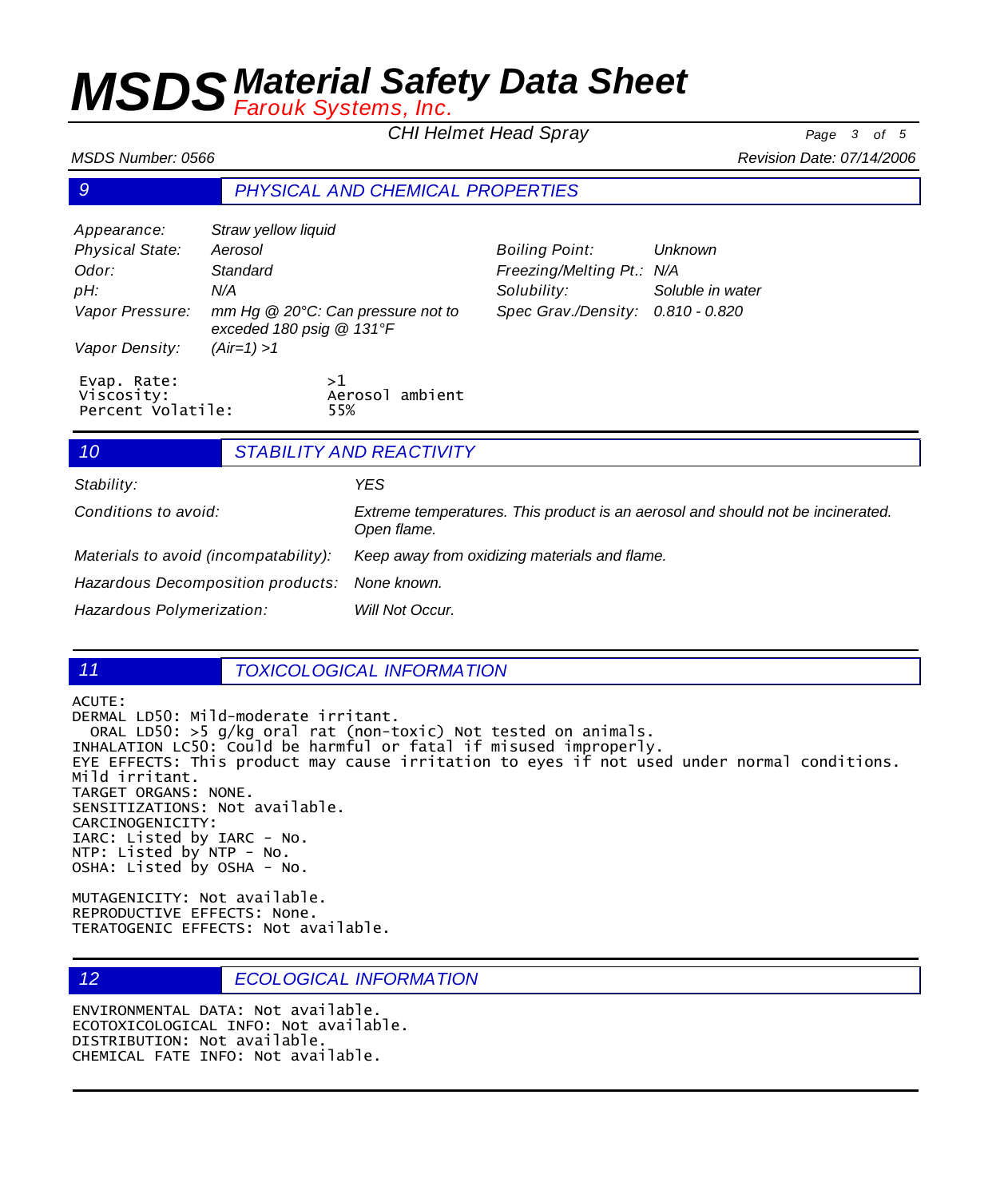*CHI Helmet Head Spray Page <sup>4</sup> of <sup>5</sup>*

*MSDS Number: 0566 Revision Date: 07/14/2006*

*13 DISPOSAL CONSIDERATIONS*

*US EPA Waste Number and Descriptions.*

*DISPOSAL METHOD: Controlled release of diluted product into a biological wastewater treatment plant. COMPONENT WASTE NUMBER: No EPA Waste Numbers are applicable for this product's components. DISPOSAL INSTRUCTIONS: Dispose of waste material according to local, state and federal rules and regulations.*

*14 TRANSPORT INFORMATION*

This product is regulated as a hazardous material by the United States (DOT) or Canadian (TDG) transportation regulations.

DOT CLASSIFICATION: Shipping Name: Consumer Commodity Class: ORM-D

IMDG CLASSIFICATION: Shipping Name: AEROSOLS, UN1950,Limited Quantities. Class: 2.1

IATA CLASSIFICATION: Shipping Name: Consumer Commodity, ID8000 Class: 9, Miscellaneous Pkg Inst - 910

1-800-424-9300 1-703-527-3887 CHEMTREC

Outside the United States

## *15 REGULATORY INFORMATION*

UNITED STATES: SARA TITLE III (Superfund Amendments and Reauthorization Act) 311/312 HAZARD CATEGORIES Fire: No. Pressure Generating: No. Reactivity: No. Acute: No. 313 REPORTABLE INGREDIENTS: Not applicable. TITLE III NOTES: None. CERCLA(Comprehensive Response, Compensation, and Liability Act) CERCLA RQ: None. TSCA(Toxic Substance Release Act) TSCA REGULATORY: All ingredients are listed in the TSCA Inventory. CALIFORNIA PROPOSITION 65: Not regulated

CANADA: WHMIS(WORKER HAZARDOUS MATERIAL INFORMATION SYSTEM) This product is WHMIS controlled. CANADIAN INGREDIENT DISCLOSURE LIST: This product contains Ethanol, which is listed on the "Ingredient Disclosure List". CANADIAN ENVIRONMENTAL PROTECTION ACT: All intentional ingredients are listed on the DSL(Domestic Substance List).

EUROPEAN COMMUNITY: EU REGULATORY: All intentional ingredients are listed on the European's EINECS Inventory. STATE REGULATIONS: Not available. LOCAL REGULATIONS: Not available.